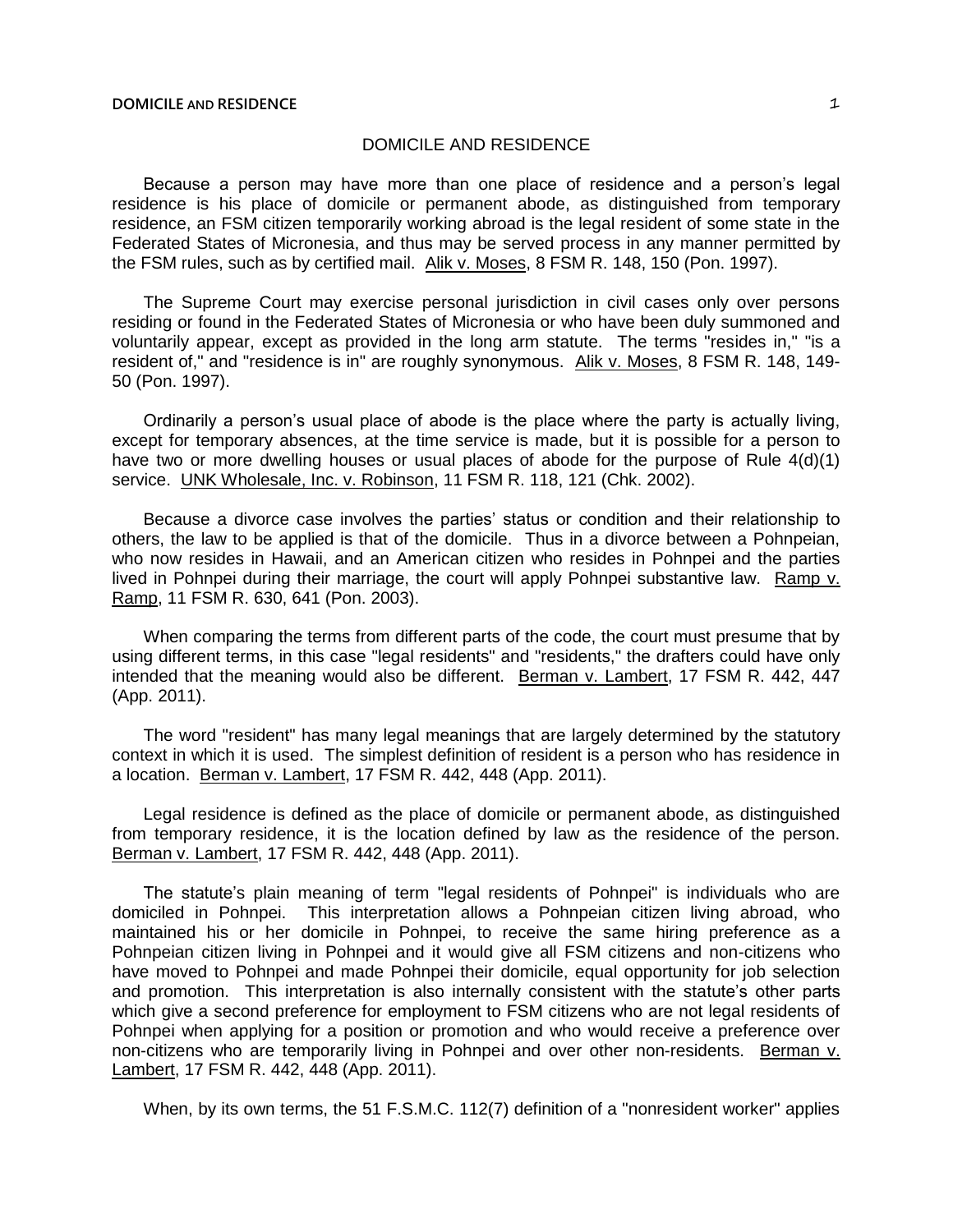## **DOMICILE** AND **RESIDENCE** 2

only to FSM Code Title 51, chapter 1, and not even to the rest of the FSM Code, it certainly does not apply to the Chuuk Health Care Act, which contains its own definition for the term "resident." Chuuk Health Care Plan v. Pacific Int'l, Inc., 17 FSM R. 617, 619-20 (Chk. 2011).

Under the Chuuk Health Care Act, a "resident" is any Chuuk citizen for whom Chuuk is his principal residence, or any noncitizen who has established an ongoing physical presence in Chuuk and whose presence is sanctioned by law and is not merely transitory in nature. The non-citizen workers' ongoing physical presence in Chuuk is clearly sanctioned by law when the non-citizen employees apply annually for labor certification and for entry permits in order to maintain their employment in Chuuk. Chuuk Health Care Plan v. Pacific Int'l, Inc., 17 FSM R. 617, 620 (Chk. 2011).

The law sometimes equates "legal residence" with domicil, while using "actual residence" to refer to one's present physical location. Even though the term "legal residence" is sometimes used as the equivalent of domicil, a person may have more than one legal residence. Chuuk Health Care Plan v. Pacific Int'l, Inc., 17 FSM R. 617, 620 (Chk. 2011).